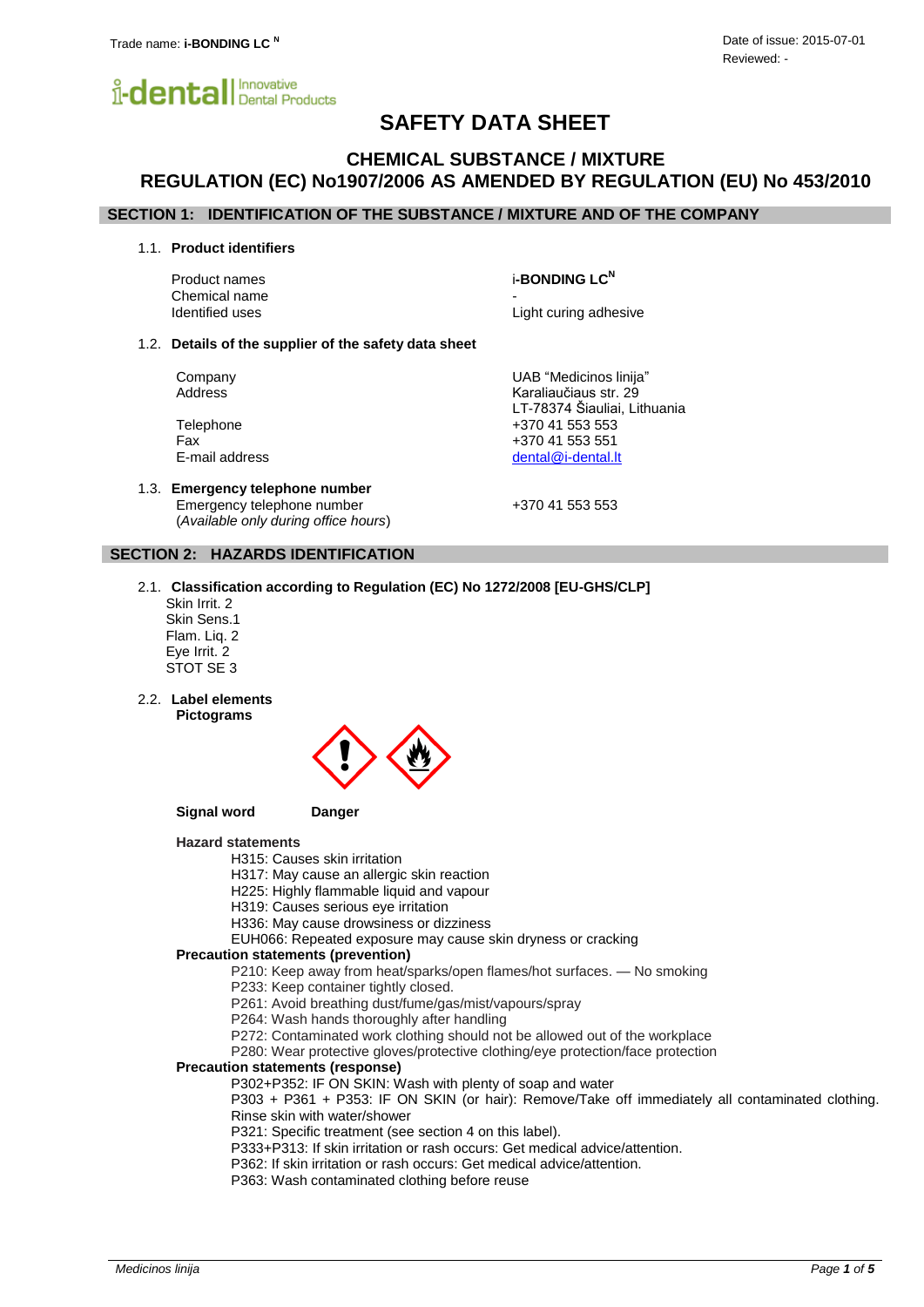### **SECTION 3: COMPOSITION / INFORMATION ON INGREDIENTS**

3.1. Information on hazardous ingredients:

| <b>Name</b>                      | CAS No   | EC No     | <b>Hazard statement</b>            | <b>Content. %</b> |
|----------------------------------|----------|-----------|------------------------------------|-------------------|
| Acetone                          | 67-64-1  | 200-662-2 | H319. H336.<br>. EUH066<br>H225.   | 10-30             |
| 2-Hvdroxvethvl<br>l methacrvlate | 868-77-9 | 212-782-2 | H317.<br>H <sub>319</sub><br>H315. | 10-20             |

### **SECTION 4: FIRST AID MEASURES**

### 4.1. **General advice**

In doubt, consult a physician. Show this safety data sheet to the doctor in attendance.

4.2. **If swallowed**

Never give anything by mouth to an unconscious person. Take casualty to the hospital.

If the person is conscious rinse the mouth and spit the fluids out. **Do NOT induce vomiting**. During spontaneous vomiting hold the head of the casualty low with the body in a prone position in order to avoid the penetration of vomit into the air tube. Refer for immediate medical attention.

4.3. **In case of eye contact**

Rinse thoroughly with plenty of water for at least 15 minutes. Remove contact lenses, if present and easy to do. Continue rinsing. Refer for immediate medical attention.

#### 4.4. **If inhaled**

Remove the casualty from the hazardous area and take him to the fresh air. If not breathing, give artificial respiration. Keep warm and at rest. Refer for immediate medical attention.

- 4.5. **In case of skin contact** Take off contaminated clothing. Wash off with plenty of water. If symptoms (irritation) occur obtain medical attention. Wash contaminated clothing before reuse.
- 4.6. **Most important symptoms and effects, both acute and delayed** No data available.
- 4.7. **Indication of any immediate medical attention and special treatment needed** No data available.

### **SECTION 5: FIRE FIGHTING MEASURES**

- 5.1. **Extinguishing media**
	- Use CO<sub>2</sub>, extinguishing powder or water jet. Fight larger fires with water jet or alcohol-resistant foam.

# 5.2. **Advice for fire fighters**

Can form explosive gas-air mixtures. Formation of toxic gases is possible during heating or in case of fire. Standard procedure for chemical fires.

5.3. **Special hazards arising from the substance or mixture** Oxides of phosphorus.

### **SECTION 6: ACCIDENTAL RELEASE MEASURES**

- 6.1. **Personal precautions, protective equipment and emergency procedures**
- Use personal protective equipment. Avoid breathing vapours, mist or gas. Ensure adequate ventilation. 6.2. **Environmental precautions**
- Do not let product enter drains
- 6.3. **Methods and materials for containment and cleaning up** Use personal protective equipment when cleaning. Soak up with liquid-binding material (diatomite, universal binders, for small amounts tissues) and dispose. Keep in suitable, closed containers for disposal.
- 6.4. **Reference to other sections** For disposal see section 13.

### **SECTION 7: HANDLING AND STORAGE**

7.1. **Precautions for safe handling**

Avoid contact with eyes and skin. Use personal protective equipment. Keep tightly closed. Keep away from food, drinks and animal feed. Do not eat, drink or smoke when using this product. Protect against electrostatic charges. 7.2. **Conditions for safe storage, including any incompatibilities**

- Keep in cool, well ventilated place. Keep away from heat and direct sunlight. Storage temperature: Preferably not exceeding 28°C.
- 7.3. **Specific end uses** Dental use only.

### **SECTION 8: EXPOSURE CONTROLS / PERSONAL PROTECTION**

### 8.1. **Exposure limit values**

Occupational Exposure limits

| ANCE<br>SUBS | $S$ No.<br>UMU | WEL<br>Short-term<br>value                             | WF<br>.ona-term<br>value                |
|--------------|----------------|--------------------------------------------------------|-----------------------------------------|
| Acetone      | ∕ -64-^<br>07  | 1500 ppm<br>3620<br>Im <sup>3</sup><br>ma <sub>l</sub> | 500<br>1010<br>ppm<br>ma/m <sup>3</sup> |

8.2. **Exposure controls**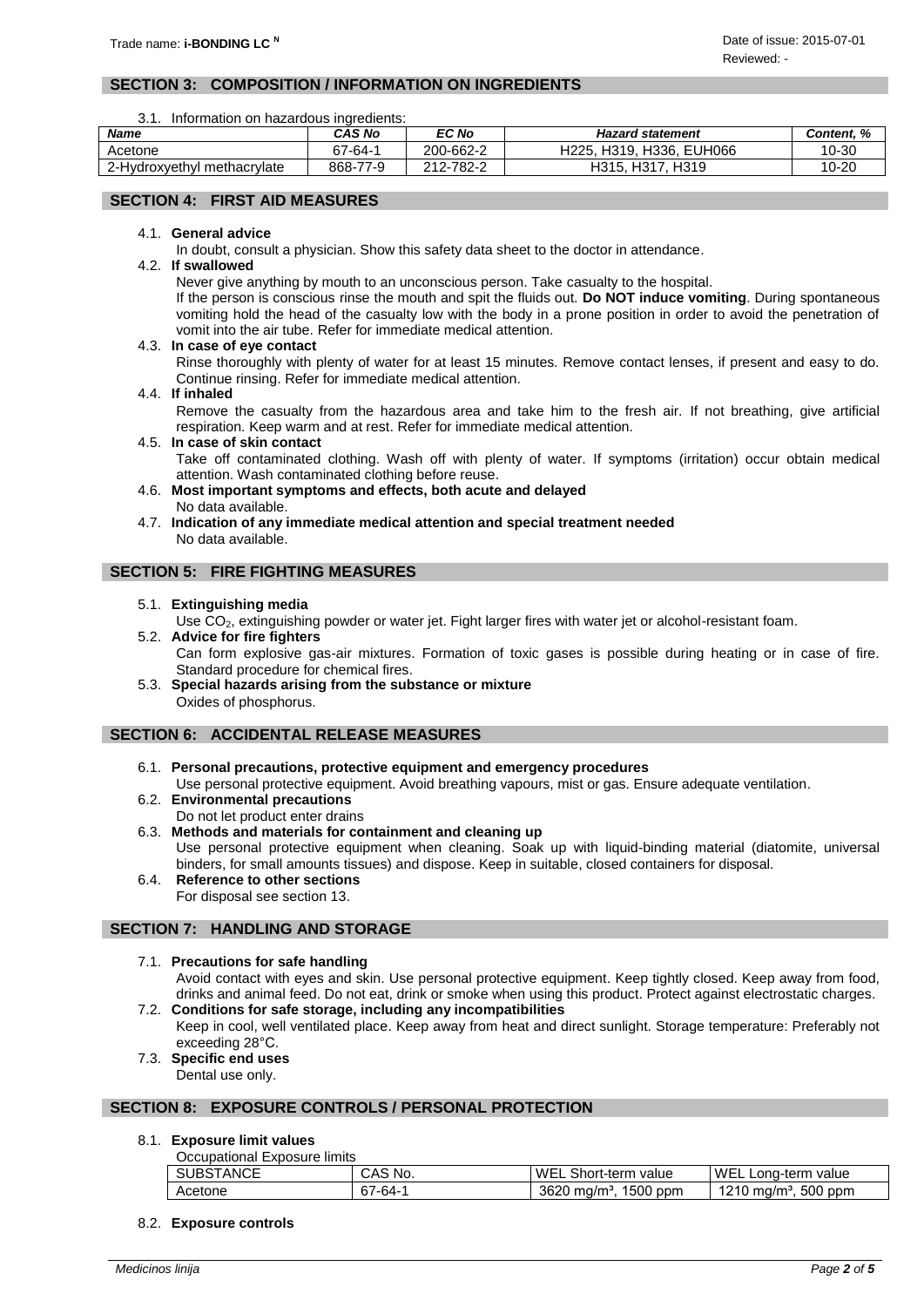Provide adequate ventilation, including appropriate local extraction, to ensure that the defined occupational exposure limit is not exceeded. Storage properly (p.7).

- Preventive medical check-ups should be arranged.
- 8.3. **Appropriate engineering controls**

Handle in accordance with good industrial hygiene and safety practice. Wash hands before breaks and at the end of workday.

- 8.4. **Personal protective equipment**
	- 8.4.1. **Eye/face protection**
		- Wear eye / face protection equipment. Safety glasses with side-shields, conforming to EN 166.

### 8.4.2. **Hand protection**

Handle with gloves. Gloves must be inspected prior to use. Use proper glove removal technique (without touching glove's outer surface) to avoid skin contact with this product. Dispose of contaminated gloves after use in accordance with applicable laws and good laboratory practices. Wash and dry hands. For the permanent contact in work areas without heightened risk of injury (e.g. laboratory) gloves made of the following material are suitable: PVC or PE gloves The selected protective gloves have to satisfy the specifications of EU Directive 89/686/EEC and the standard EN 374 derived from it.

#### 8.4.3. **Skin protection**

Keep working clothes separately. Take off contaminated clothing immediately. The type of protective equipment must be selected according to the concentration and amount of the dangerous substance at the specific workplace.

#### 8.4.4. **Respiratory protection**

Not necessary with efficient local exhaust. If exposition to vapours is possible, use breathing protective mask (filter A).

### **SECTION 9: PHYSICAL AND CHEMICAL PROPERTIES**

- 9.1. **General information**
	- Appearance liquid

Odour contracts of acetone contracts of acetone specific of acetone Colour colour colour with the settlement of the settlement of the settlement of the settlement of the settlement of the settlement of the settlement of the settlement of the settlement of the settlement of the settlement o

9.2. **Important health, safety and environment information** 

Boiling point Flash point **no data available** no data available Water miscibility **partly miscible** 

Self-inflammability product is not self-igniting Danger of explosion **product is not explosive.** However, formation of explosive air/vapour mixtures is possible

### **SECTION 10: STABILITY AND REACTIVITY**

- 10.1.**Stability**
- Stable under normal temperature and pressure
- 10.2. **Conditions to avoid** Protect from heat and direct sunlight.
- 10.3. **Materials to avoid** No data available.
- 10.4. **Hazard decomposition products** No data available.

### **SECTION 11: TOXICOLOGICAL INFORMATION**

- 11.1.**Possible dangerous to health effects**
	- No data available regarding specific product.
- 11.2. **Inhalation**
	- No data available.
- 11.3. **Skin corrosion/irritation**
- Irritant effect. 11.4. **Serious eye damage/eye irritation**
- Serious irritant effect. 11.5. **Respiratory or skin sensitization**
	- Irritant. May cause allergic skin reactions.
- 11.6. **Ingestion**
	- **Irritant**
- 11.7. **Germ cell mutagenicity**
	- No data available.
- 11.8. **Carcinogenicity**

IARC: No components of this product present at levels greater than or equal to 0.1% is identified as probable, possible or confirmed human carcinogen by IARC.

- 11.9. **Reproductive toxicity**
	- No data available.
- 11.10. **Specific target organ toxicity - single exposure**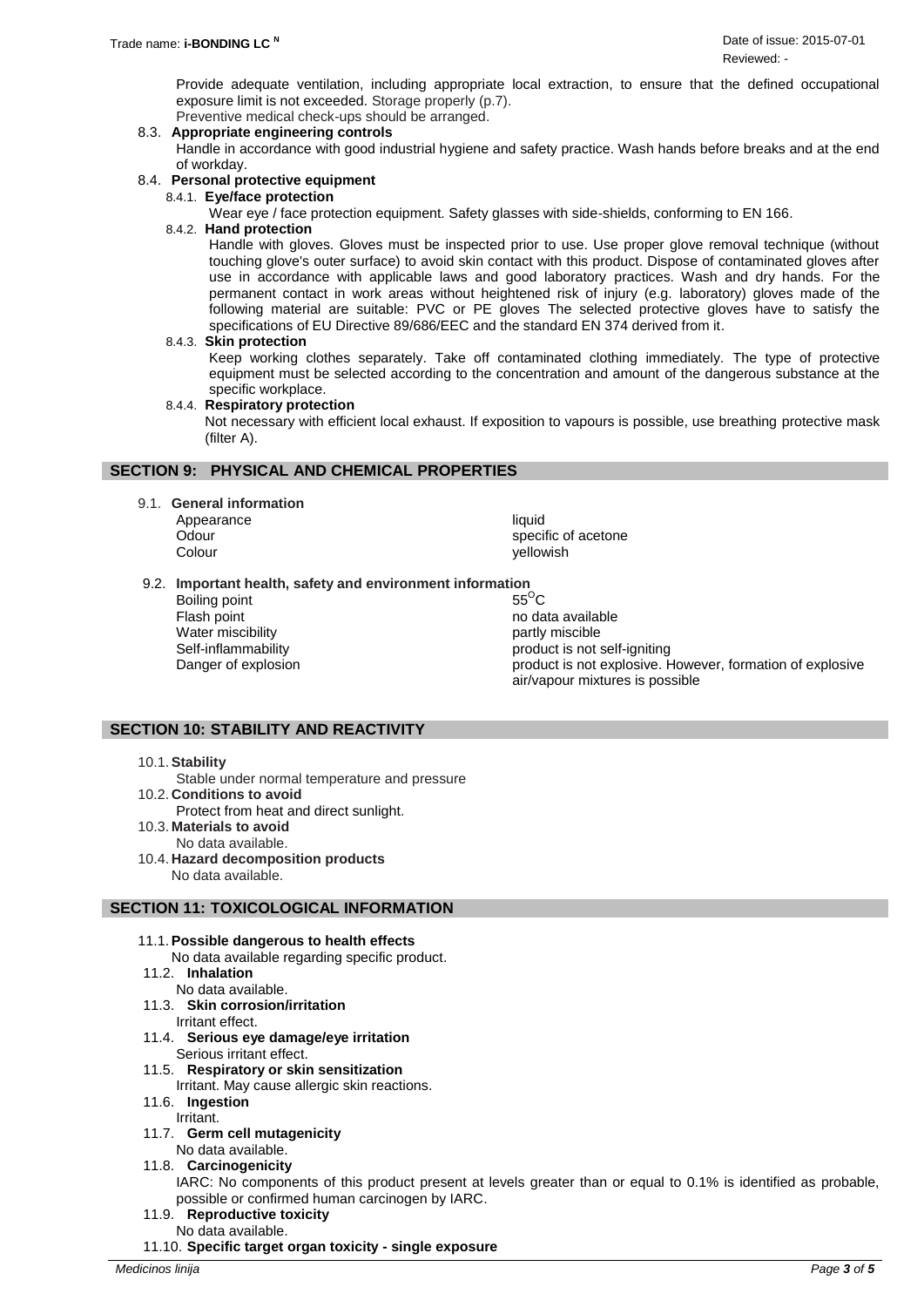No data available.

- 11.11. **Specific target organ toxicity - repeated exposure**
	- No data available.
- 11.12. **Aspiration hazard**
- No data available.
- 11.13. **Additional Information**
	- None of effects are likely to occur in humans, provided exposure is maintained at or below occupational exposure limit.
- 11.14. **Toxicity data**
	- No data available.

### **SECTION 12: ECOLOGICAL INFORMATION**

- 12.1. **Ecotoxicity No data available No data available**
- 
- 12.3.**Persistence and degradability** No data available
- 
- 12.4. **Bio accumulative potential discuss and Sepannia** No data available 12.5. Results of PBT and vPvB assessment 12.5. Results of PBT and vPvB assessment
- 12.6. Other adverse effects **No. 2.5. Except** 12.6. Other adverse effects

12.2. Mobility **No. 2.2. Mobility No. 2.2. Mobility No. 2.2. Mobility No. 2.2. Mobility** 

# **SECTION 13: DISPOSAL CONSIDERATIONS**

### 13.1. **Waste treatment methods**

Disposal should be in accordance with local, state or national legislation. Offer surplus and non-recyclable solutions to a licensed disposal company. Contaminated packaging dispose of as unused product. Do not remove the information from package.

### **SECTION 14: TRANSPORT INFORMATION**

- 14.1. UN number: 1993
- 14.2.Proper shipping name: Flammable liquid, n.o.c., acetone, mixture
- 14.3. Hazard class: 3
- 14.4.Packing group: II
- 14.5. Labelling:



### **SECTION 15: REGULATORY INFORMATION**

- 15.1. This safety datasheet complies with the requirements of Regulation (EC) No 1907/2006 as amended by Regulation (EU) No 453/2010.
- 15.2. Other Regulations: EINECS: Components of mixture are on the European Inventory of Existing Commercial Chemical Substances.
- 15.3. This safety data sheet information is not a professional risk assessment.
- 15.4.**Safety, health and environmental regulations/legislation specific for the substance or mixture** No data available.
- 15.5. **Chemical Safety Assessment** No data available.
- 15.6. **Health, safety and environmental information** No data available.

### **SECTION 16: OTHER INFORMATION**

- 16.1. The above information is believed to be correct but does not purport to be all inclusive and shall be used only as a guide. The information in this document is based on the present state of our knowledge and is applicable to the product with regard to appropriate safety precautions. It does not represent any guarantee of the properties of the product.
- 16.2. UAB "Medicinos linija" shall not be held liable for any damage resulting from handling or from contact with the above product.
- 16.3. The product should not be used for purposes other than specified in p.7.3 purposes.
- 16.4. User is responsible for the legal, regulatory compliance.
- 16.5. References to the changes that have been made in comparison with 2009-11-30 version: whole document.
- 16.6.Abbreviations and acronyms used in the safety data sheet:
	- 16.6.1. EC European Commission
	- 16.6.2. GHS Globally Harmonized System
	- 16.6.3. CLP Classification Labelling Packaging Regulation; Regulation (EC) No 1272/2008
	- 16.6.4. CAS No Chemical Abstracts Service number
	- 16.6.5. EC No EINECS and ELINCS Number (see also EINECS and ELINCS)
	- *16.6.6.* PBT Persistent, Bio accumulative and toxic substance
	- 16.6.7. VPvB Very Persistent and Very Bio accumulative